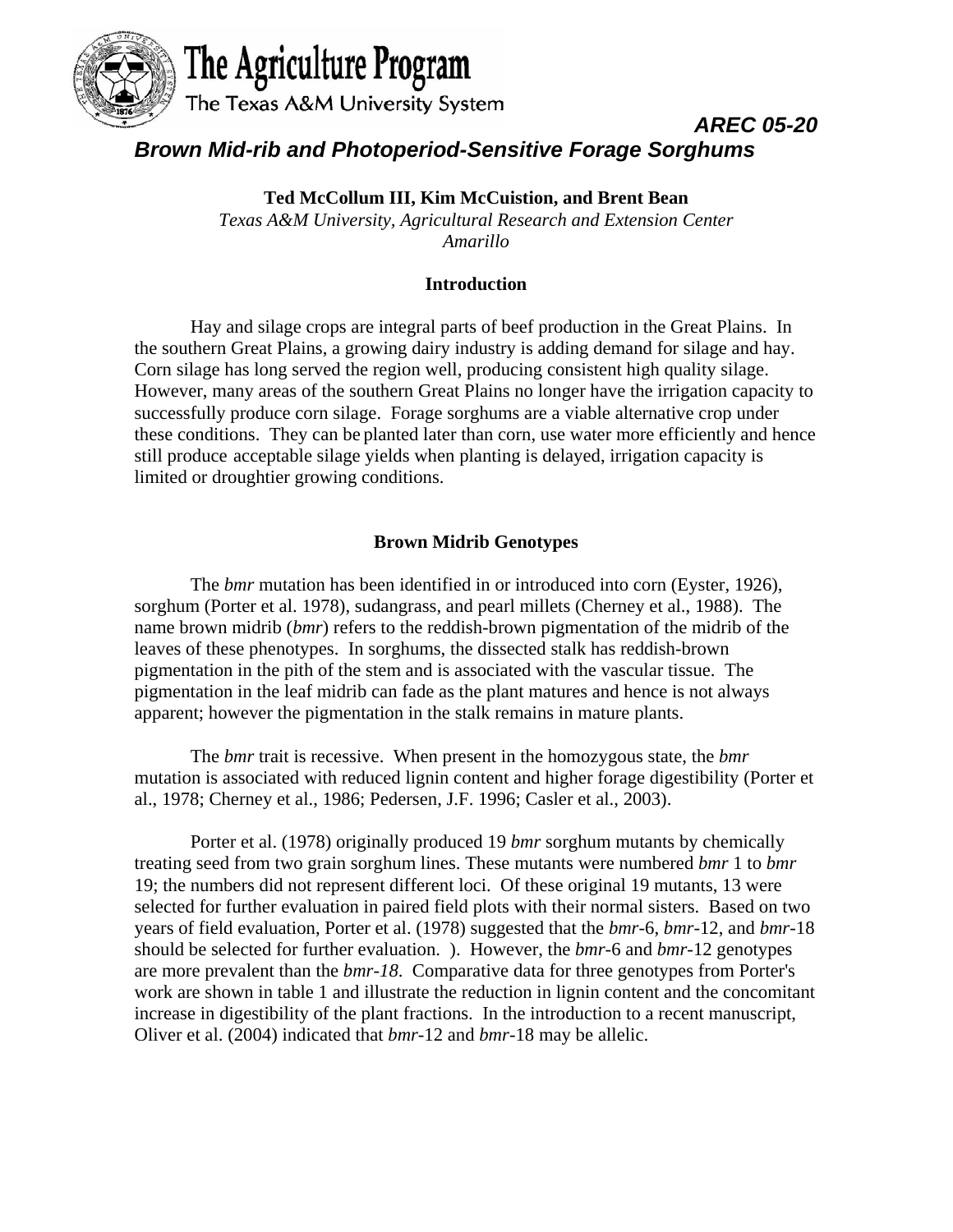Based on contacts with the seed industry, all three of these genotypes are represented in commercially available varieties of forage sorghum (B. Bean, personal communication). However, the *bmr*-6 and *bmr*-12 genotypes seem to be more prevalent.

**Table 1.** Lignin (%), in vitro dry matter disappearance (%, IVDMD), and in vitro cell wall disappearance (%, IVCWD) of three sorghum *bmr* genotypes and their normal sisters (Porter et.,  $1978$ )<sup>b</sup>

|                                                  | Lignin            |                   | <b>IVDMD</b>      |                   | <b>IVCWD</b>      |                   |  |  |  |
|--------------------------------------------------|-------------------|-------------------|-------------------|-------------------|-------------------|-------------------|--|--|--|
|                                                  | Leaf              | <b>Stem</b>       | Leaf              | <b>Stem</b>       | Leaf              | <b>Stem</b>       |  |  |  |
| $bmr$ -6                                         | 5.02 <sup>a</sup> | $4.38^{a}$        | $63.5^{\text{a}}$ | $64.0^{\rm a}$    | 70.8              | 61.9              |  |  |  |
| Normal                                           | 6.25              | 6.12              | 59.5              | 57.5              | 68.4              | 55.4              |  |  |  |
| $bmr-12$                                         | 4.73              | 3.46 <sup>a</sup> | 66.0 <sup>a</sup> | $74.0^{\rm a}$    | $79.0^{\text{a}}$ | 76.9 <sup>a</sup> |  |  |  |
| Normal                                           | 5.56              | 5.89              | 55.8              | 60.4              | 64.2              | 53.7              |  |  |  |
| $bmr-18$                                         | 5.23 <sup>a</sup> | $3.45^{a}$        | 64.3 <sup>a</sup> | $74.4^{\text{a}}$ | 72.9 <sup>a</sup> | 77.3 <sup>a</sup> |  |  |  |
| Normal                                           | 6.84              | 6.28              | 56.3              | 59.9              | 58.2              | 64.5              |  |  |  |
| "Normal and <i>bmr</i> are different, $P<0.05$ . |                   |                   |                   |                   |                   |                   |  |  |  |

<sup>b</sup>Two years of data for lignin and IVDMD of stems; one year of data for all others.

## **Photoperiod-sensitive Genotypes**

The transition from vegetative to reproductive growth in sorghums and sorghumsudangrasses hastens the decline in quality of the vegetative portion of the plant. Floral initiation is affected by several environmental factors but daylength is probably the most important (Morgan et al., 2002). Regulation of flowering by daylength is referred to as photoperiodism.

The range in maturity classes for sorghums reflect different degrees of photoperiod sensitivity. Six maturity genes have been identified in sorghum and are designated *Ma1*, *Ma Ma<sub>3</sub>*, *Ma<sub>4</sub>*, *Ma<sub>5</sub>*, and *Ma<sub>6</sub>* (Morgan et al., 2002). Rooney and Aydin (1999) recently recognized and described the  $Ma<sub>5</sub>$  and  $Ma<sub>6</sub>$  genes. When both of these are present in their dominant forms, they delay flowering from 60-70 days until 170-190 days (Rooney and Aydin, 1999). Floral initiation will not occur until daylength is less 12 hours and 20 minutes. The  $Ma<sub>5</sub>$  and  $Ma<sub>6</sub>$  genes have been used to produce hybrid forages that are extremely photoperiod sensitive and do not flower until very late in the growing season (Morgan et al., 2002). To date, these genes have had no pleiotropic effects (Morgan et al., 2002).

A limited number of photoperiod-sensitive (PS) varieties are commercially available. Some are forage sorghums and some are sorghum-sudangrass hybrids. The delayed flowering is proposed to slow the decline in forage quality associated with floral initiation. This would provide flexibility in harvest management for producers. In our trials (discussed later), the PS varieties have not flowered before October 1; many have not flowered by harvest in early to mid-October. The PS varieties have produced high yields of forage but nutritional values have been inferior to normal or brown midrib varieties.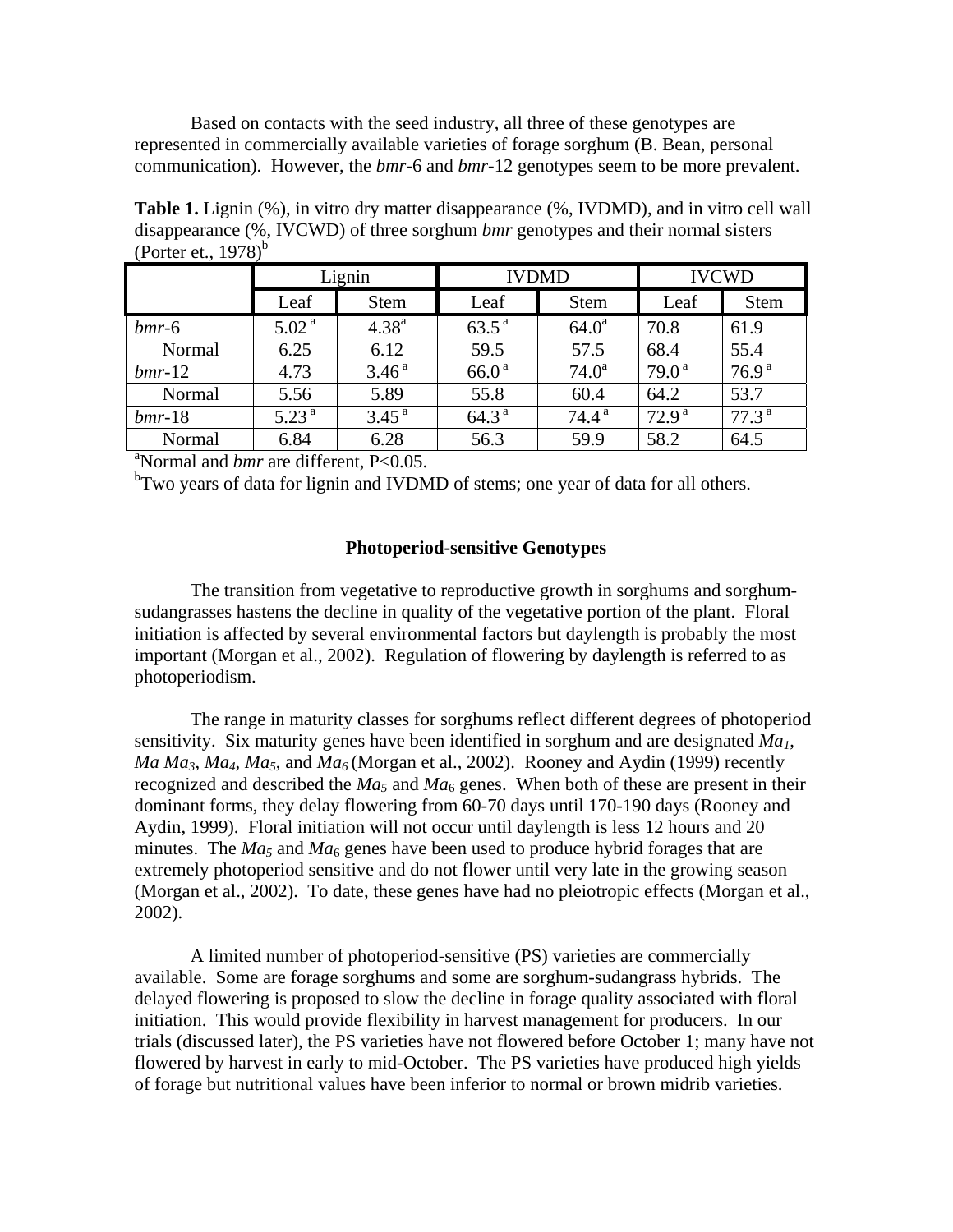## **Combined Brown Midrib/Photoperiod-sensitive Genotypes**

A limited number of varieties are available that contain both the *bmr* and PS traits. This combination is designed to take advantage of the improved nutritional value of the *bmr* genotype, and the delayed flowering and potentially higher yields of the PS genotype. Because of limited observations, these varieties are not discussed in the following section. Based on the limited observations, the nutritional value and yields of these *bmr-*PS varieties are intermediate the *bmr* and PS types.

## **Variety Evaluations at Texas A&M University, Amarillo**

Since 2000, we have conducted variety tests at the Texas A&M Bush Farm in Bushland, Texas (approximately 10 miles west of Amarillo). The variety trials have included between 53 and 92 varieties depending on the year. All varieties entered were at the discretion of the companies. Varieties included normal and *bmr* forage sorghums, sorghum-sudangrasses and PS varieties. The ensuing discussion on nutritional values focuses only on the forage sorghums.

The varieties were planted in a randomized block design with three blocks. The trials were considered to be fully irrigated with water applied as needed. Irrigation was scheduled by monitoring gypsum blocks placed in the soil at depths of 1, 2, and 3 feet. Moisture blocks were read every two to three days and plots were irrigated when the average of the three moisture blocks fell below 60. Seeding rate was 120,000 seed/acre and fertilizer rate of N and P varied each year depending on soil test analysis. Beginning in late August, grain development of each variety was checked weekly. Each variety was harvested as the grain for that variety reached the soft dough stage. Photoperiod sensitive varieties were harvested on the last harvest date of the season (October 10 - 15).

Corn varieties were planted adjacent to the sorghum silage trial for comparison. This data was not included in the statistical analysis but will be mentioned for comparative purposes. Plots were irrigated based on gypsum block readings at soil depths of 1, 2, and 3 feet. Four samples were collected from each variety plot (strip) for yield and nutrient composition determination when 1/2-2/3 milkline for each variety.

 At harvest whole plant subsamples were collected from the yield sample from each replicate plot of each variety and passed through a limb chipper. Samples from replicate plots were not composited. The chopped material was subsampled to determine moisture and pre-ensiled nutrient profiles. Laboratory analyses were conducted by the Dairy One Forage Laboratory, Ithaca, NY. Lab analyses included CP%, NDF%, ADF%, Lignin% (ADL), in vitro true digestibility %(IVTD), indigestibility NDF%. Digestible NDF (%NDF) was calculated using these values. All lab analyses were wet lab procedures.

Detailed information and reports for each year can be found at: [http://amarillo.tamu.edu/programs/agronomy/publications/Forage%20Sorghum/index.htm](http://amarillo.tamu.edu/)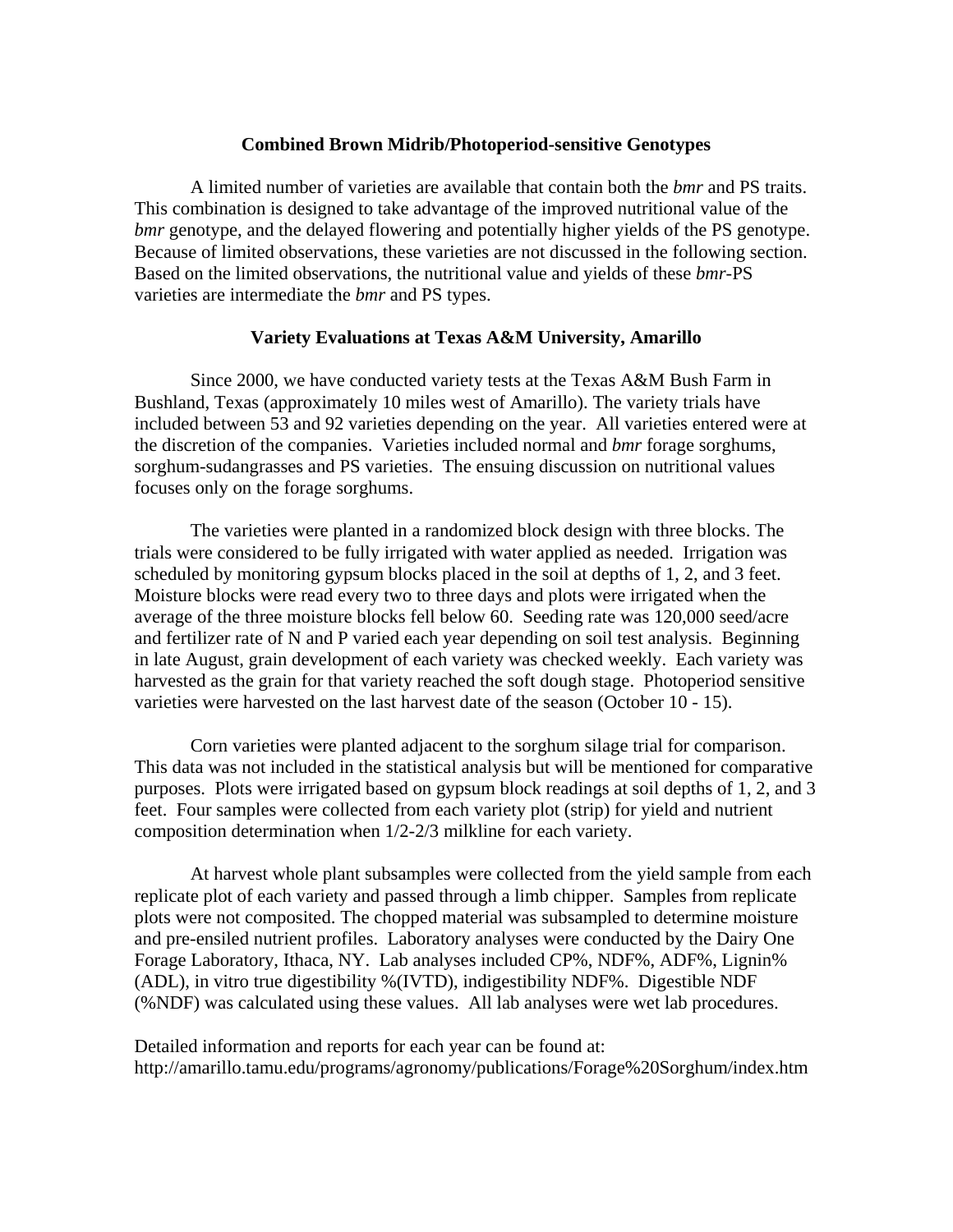#### **Comparison of** *bmr***, PS and normal (non-***bmr***) forages**

 Data compiled for the three types of forage sorghum over 5 production years are presented in table 2. These data represent the means for the categories and may not be indicative of the performance of varieties within each category. Standard deviations around the means for each category are listed below the means to describe the variation within the category. In the discussion, non-*bmr* refers to the normal genotype of forage sorghum.

**Yield** As a group, the PS varieties produced the highest yields while the *bmr* varieties had the lower average yields. The PS group yielded 20.5% more tonnage than the non-*bmr* group. This average is influenced by high yields in one year of the trials (see figure 1). The 11.8% yield reduction of *bmr* group compared to non-*bmr* group is not unprecedented. Yield drag has been a concern with *bmr* varieties (Kalton, 1988)*.* The standard deviations within each group (Table 1) and the scatter plot in figure 2 illustrate that, although there are statistical differences among groups, overlap occurs between types. Hence, just because a variety is a *bmr* genotype does not mean it will suffer from lower yields. It is possible to select a *bmr* variety with yields comparable to some of the higher non-*bmr* yields.

Corn silage yields averaged 8.5 tons DM/ac over the years of evaluation. So under the conditions of these trials, there a varieties of both non-*bmr* and *bmr* forage sorghum that have produced yields comparable to corn for silage. On average the PS varieties have produced higher yields than corn. The forage sorghums have produced these yields on less seasonal irrigation. Irrigation water use efficiency, defined as tons of 65% moisture forage/acre-inch of irrigation water, averaged 1.01 tons/ac-in for corn, 1,65 tons/ac-in for non-*bmr* forage sorghum, 1.5 tons/ac-in for *bmr* forage sorghum, and 2.2 tons/ac-in for PS forage sorghum.

|                   |      | Non-              |                   |                   |            |         |
|-------------------|------|-------------------|-------------------|-------------------|------------|---------|
| Characteristic    |      | BMR <sup>1</sup>  | <b>BMR</b>        | <b>PS</b>         | <b>SEM</b> | P value |
| Yield, tons DM/ac | Mean | 8.5a              | 7.5 <sup>b</sup>  | 10.7 <sup>c</sup> | 0.45       | < 0.001 |
|                   | s.d. | 1.8               | 1.8               | 2.9               |            |         |
| CP, % DM          | Mean | 7.3 <sup>a</sup>  | 7.9 <sub>b</sub>  | 6.0 <sup>c</sup>  | 0.27       | < 0.001 |
|                   | s.d. | 1.2               | 1.0               | 0.9               |            |         |
| NDF, % DM         | Mean | 46.6 <sup>a</sup> | 45.5 <sup>a</sup> | 64.4 <sup>b</sup> | 1.36       | < 0.001 |
|                   | s.d. | 6.1               | 4.9               | 4.8               |            |         |
| ADF, % DM         | Mean | 28.0 <sup>a</sup> | 27.0 <sup>a</sup> | 39.4 <sup>b</sup> | 0.94       | < 0.001 |
|                   | s.d. | 4.1               | 3.3               | 4.8               |            |         |
| IVTD, % DM        | Mean | 76.2 <sup>a</sup> | 80.7 <sup>b</sup> | 68.5 <sup>c</sup> | 0.90       | < 0.001 |
|                   | s.d. | 4.3               | 2.3               | 2.6               |            |         |

**Table 2.** Forage sorghum characteristics by type (2000-2004).

<sup>1</sup>Non-BMR, n = 154 entries; BMR, n = 99 entries; PS, n = 17 entries.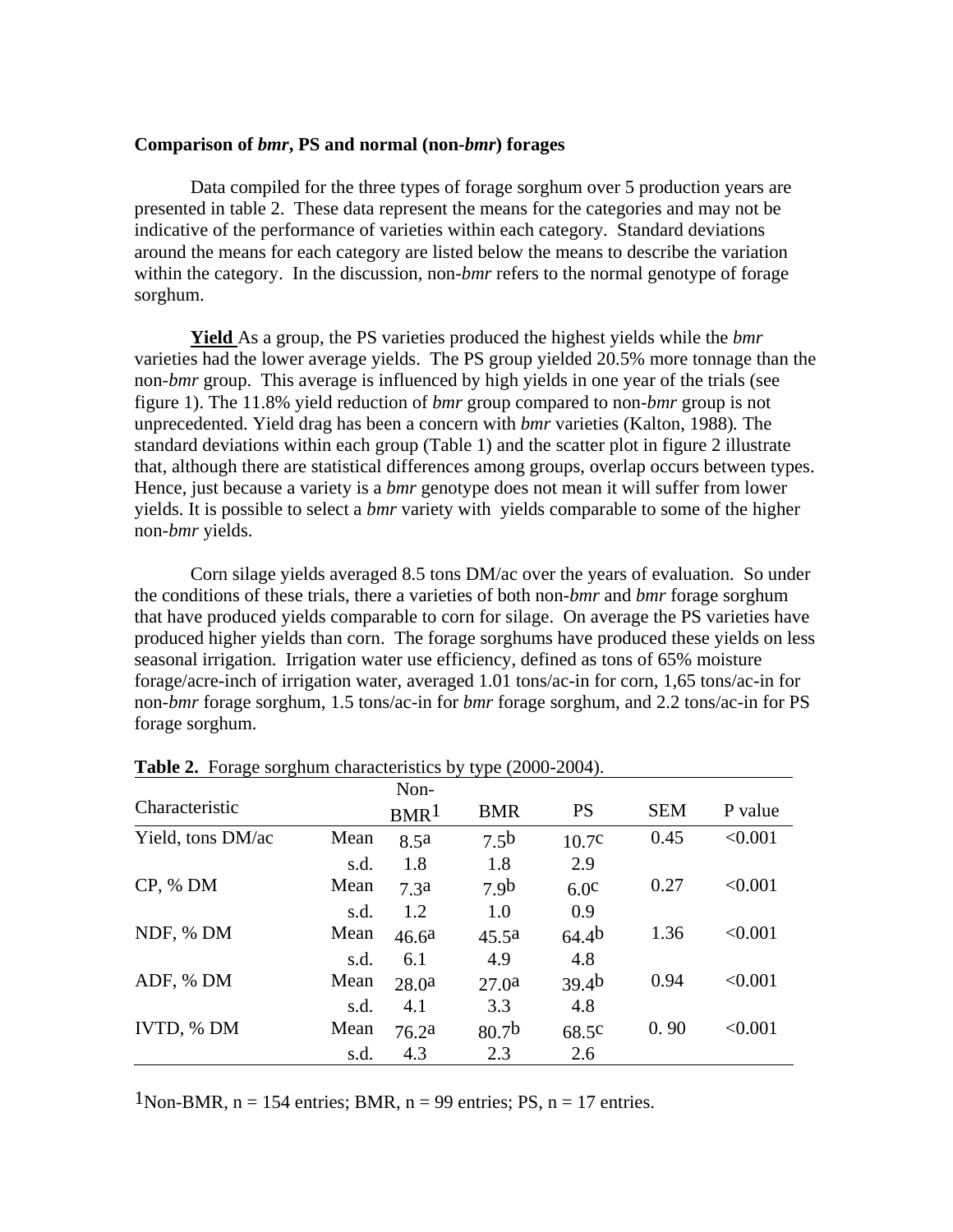When comparing yield to in vitro true digestibility (IVTD; Figure 1), varieties containing the BMR trait maintained a higher digestibility compared to Non-BMR and PS varieties. The PS varieties have a lower digestibility compared to the other forage sorghum varieties; however, the high yielding capability of this variety indicates that it may have a place in feeding operations where quality is of lesser importance.



**Figure 1.** Yield and in vitro true digestibility for in pre-ensiled normal (non-BMR), brown midrib (BMR), and photoperiod-sensitive (PS) forage sorghums prior to ensiling in years 2000-2004. Each point represents the value of one variety in one year.

**Fiber components** The fiber components of *bmr* and *non-bmr* forage sorghums were not different (Table 2). The NDF and ADF fractions were higher for the PS group than for the other two groups of forage sorghums. Lignin analysis was conducted in four of the five years. Over this time, the average lignin concentration was 23% lower for the *bmr* group compared to non-*bmr* group (ave. 4.3% lignin), and 21% higher in the for PS group compared to the non*-bmr* group*.* Pre-ensiled corn forage averaged 43% NDF and 3.1% lignin over the same time period.

The average NDF values for the forage sorghums were numerically higher than those observed for corn. The range of NDF values over the past three years of the trials are shown on the x-axis in figure 2. Using the corn NDF value as an index, these scatter plots demonstrate that there are opportunities to select varieties with similar or lower NDF concentrations if that is an objective.

**In vitro true digestibility (IVTD)** IVTD values are shown in Table 2. IVTD was determined using a 48 h incubation in ruminal fluid followed by an NDF extraction. IVTD values are higher than in vitro dry matter disappearance values measured using a two stage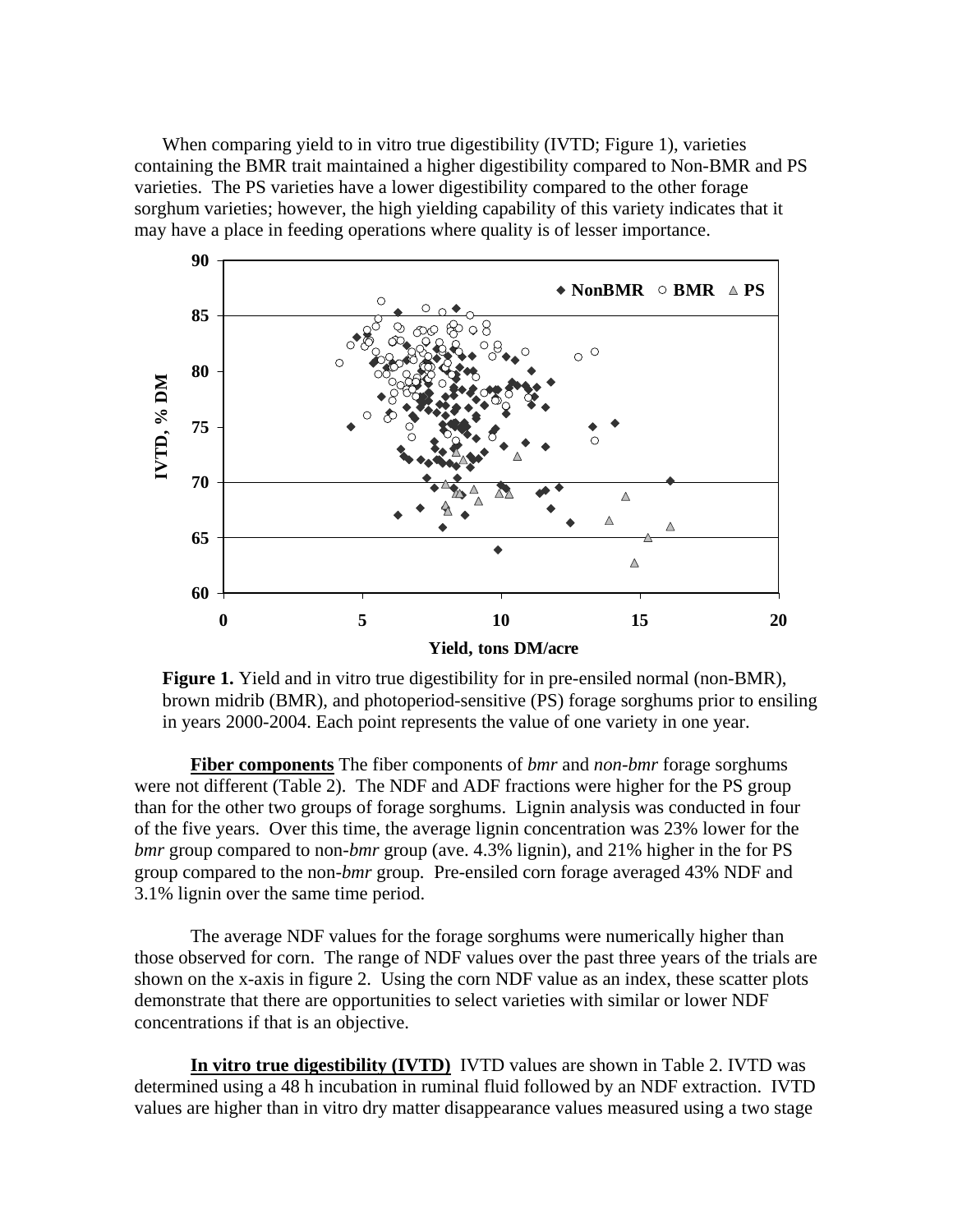rumen fluid-pepsin method. IVDMD can generally be estimated by subtracting 11.9 from IVTD (Dairy One, 2005).

The *bmr* group was 5.3% more digestible than the non-*bmr* group while IVTD for the PS group was 10.1% lower than the non-*bmr* group. The range of IVTD observed over the five years are shown in Figure 1. As with yield, the ranges of IVTD overlap among the *bmr* and non-*bmr*. Hence, the *bmr* label on a variety does not guarantee superior digestibility and nutritional value, and the normal or non-*bmr* label should not imply that a variety has inferior digestibility and nutritional value. Our data suggest that decisions should be made based on the variety and not the genotype designation.

 Over the years, pre-ensiled corn forage averaged 81.5% IVTD; ranging from 77.7 to 84.1% IVTD. As seen in figure 1, a number of observations for the *bmr* sorghum forages were within this same range and similar to or higher than the average for corn. Based on IVTD, there are *bmr* forage sorghum varieties that can replace corn silage.



**Figure 2.** Neutral detergent fiber (NDF) and NDF digestibility (NDFD) in pre-ensiled normal (non-BMR), brown midrib (BMR), and photoperiod-sensitive (PS) forage sorghums in years 2002-2004. Each point represents the value of one variety in one year.

Figures 2 and 3 illustrate the mechanisms behind the improved IVTD in the *bmr*  group. In general, at any level of NDF, the NDFD tends to segregate the groups; the *bmr*  forage sorghums with improved NDFD compared to the non-*bmr* forage sorghums (Figure 2); this reflects the reduced lignification in the *bmr* forage. Higher NDFD is associated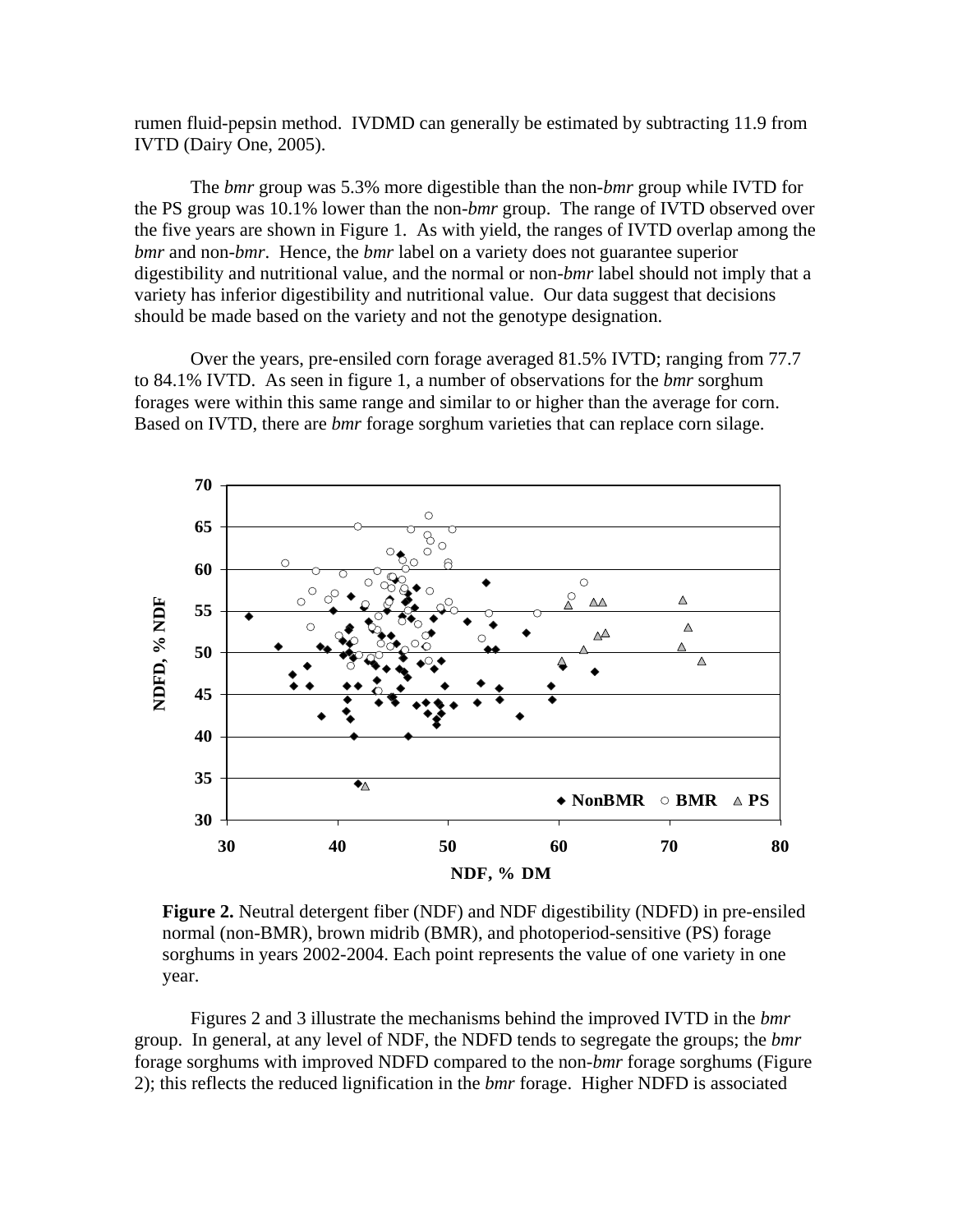with higher IVTD tends to segregate the *bmr* group tends from the non-*bmr* group (Figure 3).

The higher NDF, ADF, and lignin in the PS group resulted in a pronounced difference in IVTD. The NDFD for the PS varieties was in the midrange of NDFD values for the *bmr* and non-*bmr* forages (Figures 2 and 3). However, the average NDFD could not offset the high NDF concentrations and IVTD was depressed.



**Figure 3.** Neutral detergent fiber digestibility (NDFD) and in vitro true digestibility (IVTD) of pre-ensiled normal (non-BMR), brown midrib (BMR), and photoperiodsensitive (PS) forage sorghums prior to ensiling for years 2002-2004. Each point represents the value of one variety in one year.

The relatively high concentrations of fiber and lignin in the PS group does not negate the concept that delayed flowering aids in maintaining higher forage quality. That question must be addressed by harvesting at various plant ages (days since emergence). Our data simply show that at the point we harvested the PS varieties, they were more fibrous than the other two forage sorghum groups. If we had harvested the PS varieties at an earlier age, fiber levels might have been lower. However, our objective was to harvest forage at a stage for ensiling. The harvest moisture levels in the PS group averaged 71.8, 73.3, 73.9, 67.6, and 74.4% for each of the five years despite delaying harvest until mid-October. Harvest at an earlier age might decrease fiber and increase digestibility, but the moisture levels will require the forage to be wilted before ensiling.

It is interesting to note that the IVTD of the PS varieties is not that different than the stover portion of corn silage. The PS varieties might potentially trade with corn silage on an NDF basis in finishing rations.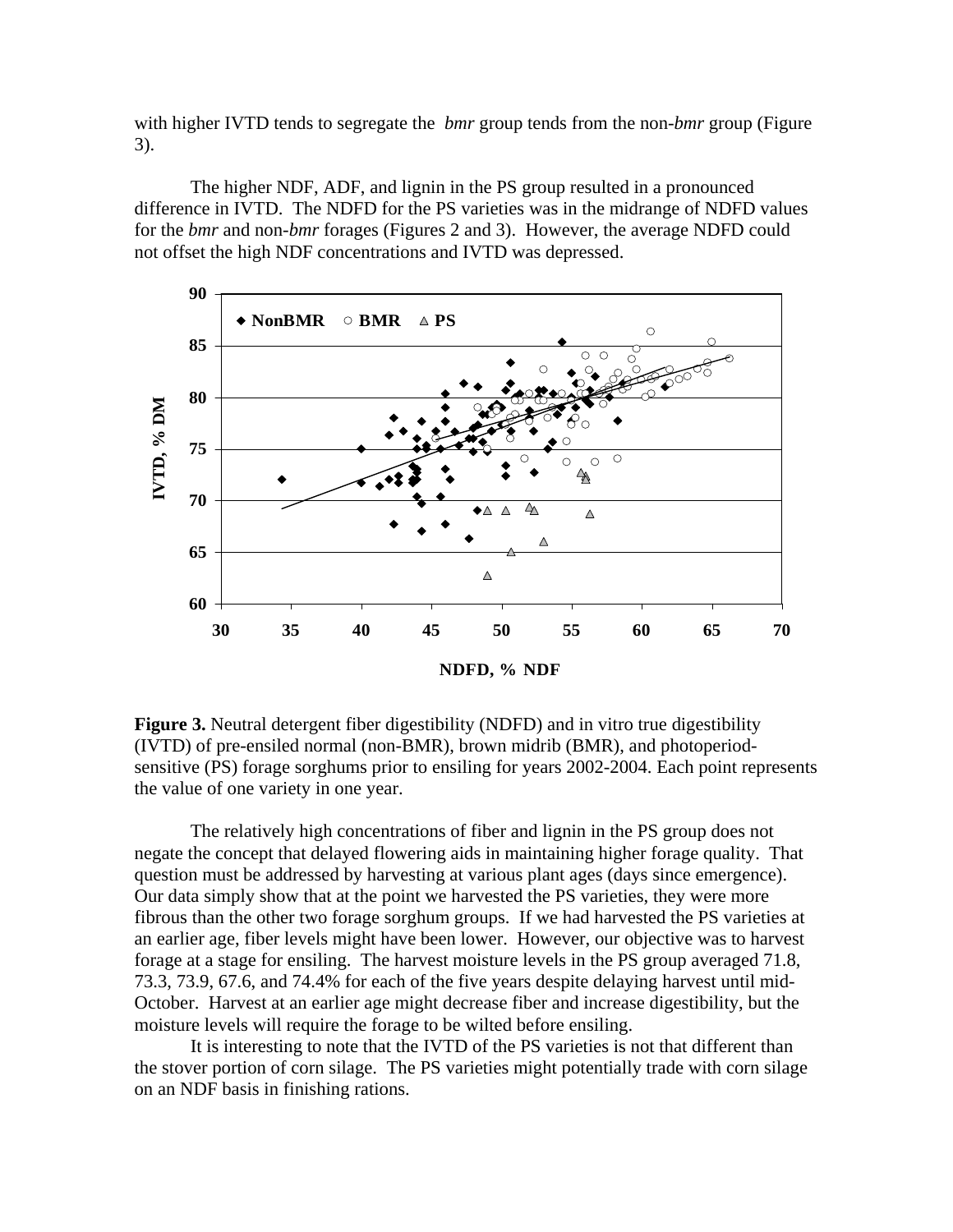**ADF, IVTD and energy estimation** The acid detergent fiber (ADF) fraction contains the more indigestible portion of the plant: cellulose, lignin, and silica. If lignin content is lower as with the *bmr* forage sorghums, then the ADF fraction should be more digestible and the energy value of the forage would be improved.

Many laboratories will report an energy value based on ADF. Because ADF is negatively related to forge digestibility, and digestibility is the primary factor affecting the energy value of a forage, ADF is often the single variable in prediction equations to estimate the energy value of forage. Using these types of prediction equations will underestimate the energy value of forages such as the *bmr* varieties.

Figure 4 shows that regardless of forage sorghum type, IVTD declines as ADF increases. However, there appears to be different associations for the *bmr* and non-*bmr* types. An energy value estimated based solely on the ADF value would not reflect the differences. The relationships between ADF and IVTD for the *bmr* and non-*bmr* types were evaluated using indicator regression. The regression equations for the *bmr* and non*bmr* forages are different (intercept, P=0.09; slope, P<0.01). Consequently, energy values predicted using equations derived from "normal" forage ADF-energy relationships would not reflect the higher digestibility and would under estimate the energy value of the *bmr*  forages. Prediction equations should incorporate measures of fiber digestibility as well as fiber concentration.



**Figure 4.** Acid detergent fiber (ADF) and in vitro true digestibility (IVTD) relationships for in pre-ensiled normal (non-BMR), brown midrib (BMR), and photoperiod-sensitive (PS) forage sorghums prior to ensiling in years 2000-2004. Each point represents the value of one variety in one year.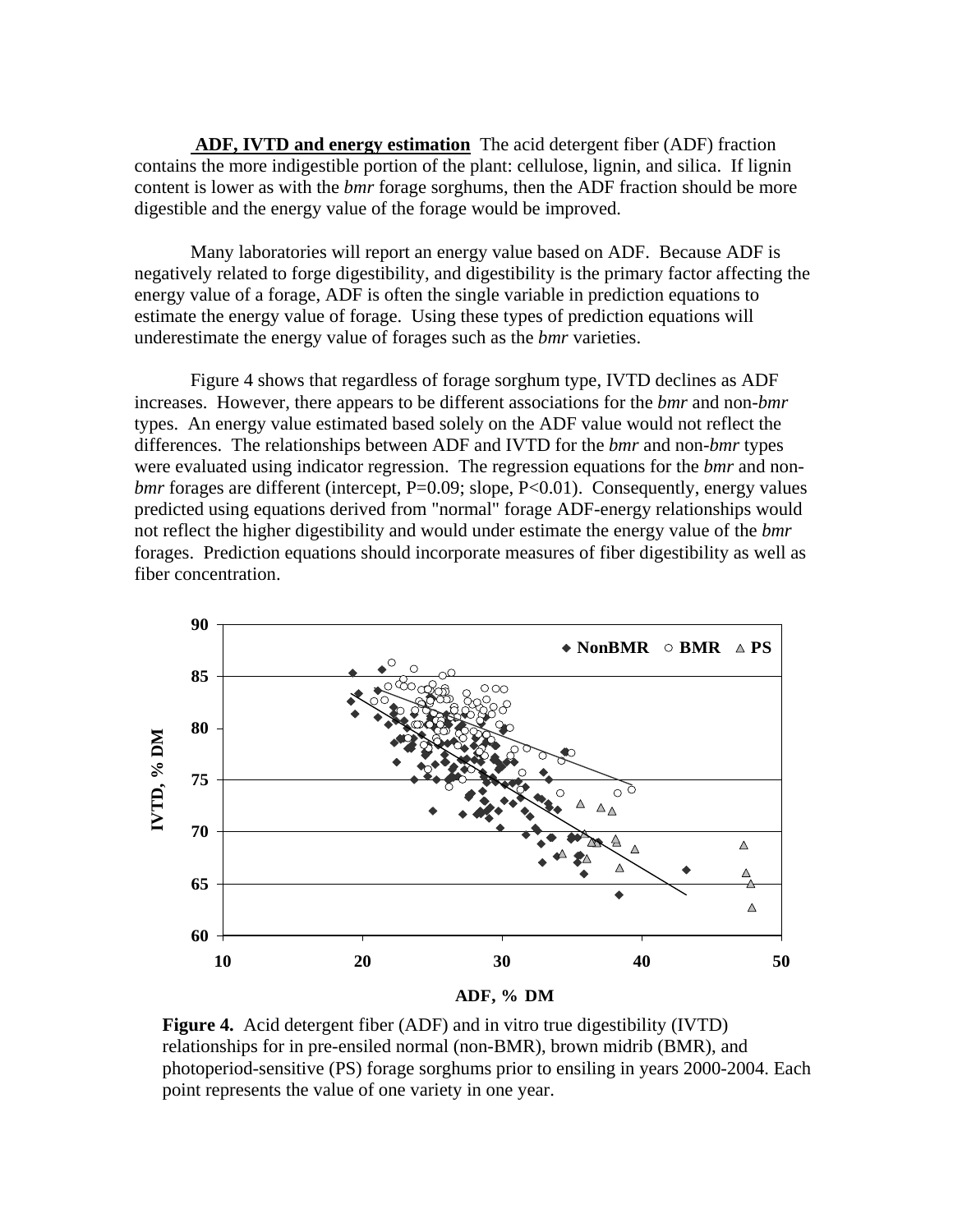**Grain content** The grain production potential varies widely among the forage sorghums. Typically, it is presumed that higher grain content will improve the nutritional value of silage. However, this presumption is usually based on observations within a variety (i.e. silages from a single variety but with varied amounts of grain). This same concept may not apply to comparisons among varieties with differing forage quality.



**Figure 5.** Grain content and in vitro true digestibility (IVTD) relationships for in preensiled normal (non-BMR), brown midrib (BMR), and photoperiod-sensitive (PS) forage sorghums prior to ensiling in years 2000-2004. Each point represents the value of one variety in one year.

The percent grain in the pre-ensiled forages from our trials was compared to the IVTD of the pre-ensiled forage (Figure 5). The relationships were evaluated using nonlinear regression techniques. IVTD of the non-*bmr* forage sorghums increased quadratically and plateaued at 78.0% IVTD at 34.5% grain. In contrast, IVTD plateaued at 80.8% IVTD when grain content was 2.0%. Varietal differences in grain content appeared have greater influence on the non-*bmr* forage sorghums than on the *bmr* forage sorghums

#### **Feeding Studies**

 Few feeding studies comparing *bmr* silage to other silages have been reported. Most are with dairy cattle.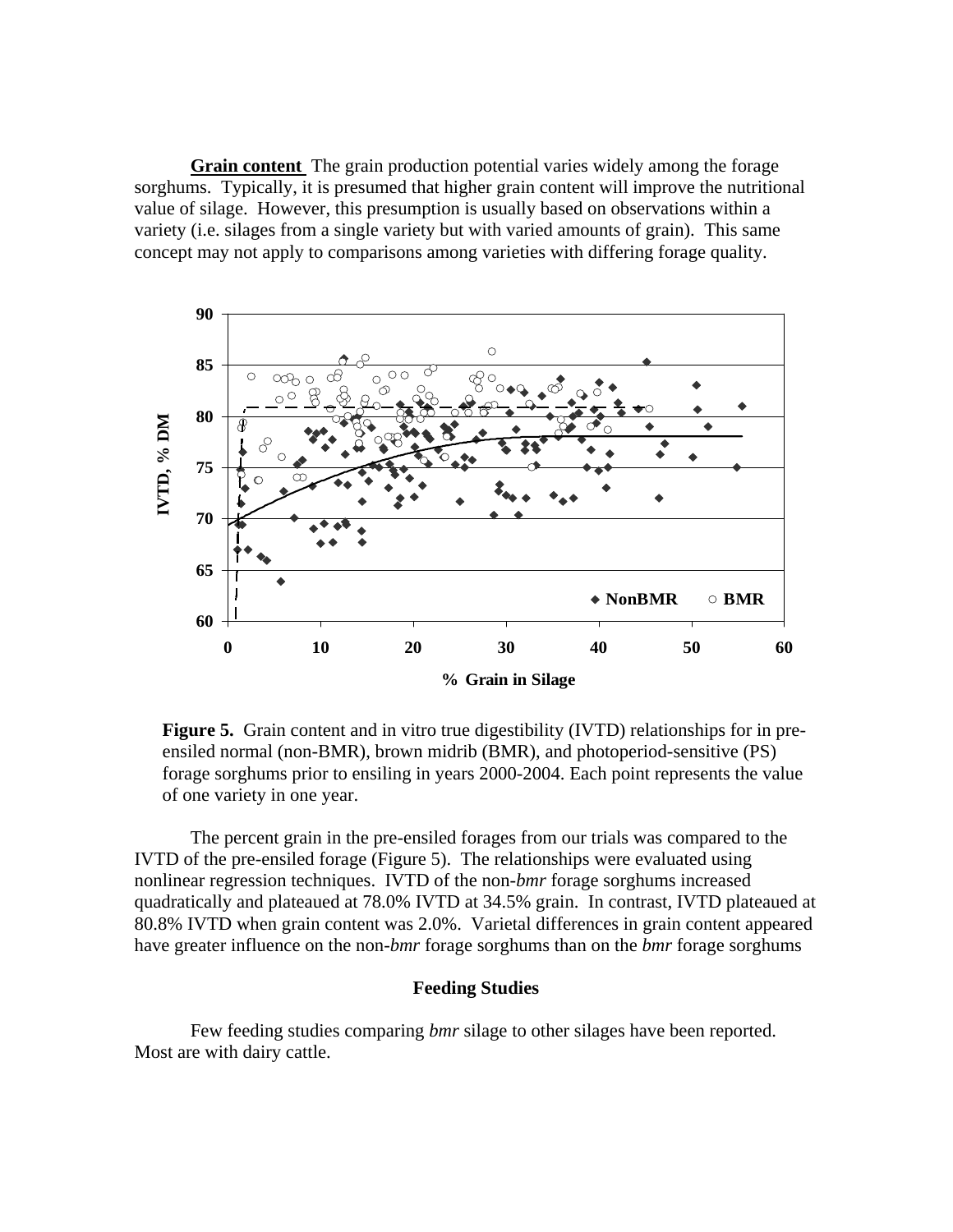Lusk et al. 1984 fed corn silage or *bmr* sorghum silage in two short (54-56 days) lactation studies. Daily intake of silage and concentrate intake were relatively similar for the treatment groups. Actual and fat-corrected milk production did not differ among treatments. Grant et al. (1995) compared *bmr* sorghum silage to alfalfa, corn, and normal sorghum silages for midlactation dairy cows. Diets contained 65% (DMB) silage and 35% concentrate. Although milk production was not different for the *bmr* silage,corn, and alfalfa silage diets, efficiency (FCM:DMI) was lower for the *bmr* silage diet (1.04) compared to corn (1.16). The normal sorghum silage supported less milk production at a lower efficiency than the other three silages.

Aydin et al. (1999) fed 65% (DMB) silage diets to cows in early lactation. Cows on the corn silages diets produced more milk and were more efficient than cows on the *bmr*  sorghum or alfalfa silage diets; normal sorghum silage diets supported the least production with lowest efficiency. In a second trial, Aydn et al. (1999) fed diets containing 17.5% alfalfa silage and 35.3% (DMB) of either corn silage, normal sorghum silage or *bmr* sorghum silage . Milk production was not different for corn or *bmr* silage. FCM:DMI was 3.8% higher for *bmr* silage compared to either corn or normal sorghum silage. Cows on the normal sorghum produced less milk than cows on the *bmr* silage, but production was not different than the cows on corn silage.

Oliver et al. (2004) fed lactating cows diets containing 10% alfalfa with 40% (DMB) of corn silage , normal sorghum, or one of two different *bmr* forage sorghum silages. Milk production was not different among the corn silage or the two *bmr* sorghum silages. The normal sorghum silage supported the lowest milk production. FCM:DMI was highest for the normal sorghum silage; there wre no differences among the two *bmr*  sorghum silage and corn silage.

Corn silage and a *bmr* silage were compared in finishing diets at the Texas A&M University Research Feedlot , Bushland, Texas (unpublished data). Corn silage was fed at 10% (DMB) with 80.2% steam-flaked corn, 2.3% white grease, and 7.7% supplement. The *bmr* silage was fed at either 10.0% (DMB) to directly replace corn silage or at 7.5% (DMB) to contribute the same amount of NDF as the corn silage. Corn was added to the 7.5% diet. The feeding trial was repeated in two consecutive years using silages produced at Bushland in each year. Data were pooled across years. There were no differences in feed intake, daily gain, feed efficiency, or carcass traits among the treatments.

#### **Conclusions**

New genetic materials in the forage sorghums can provide some alternatives for harvested forages in the southern Great Plains. The photoperiod-sensitive forage sorghums appear to yield well and utilize water efficiently. However, the relatively low digestibility and high fiber may limit their broad application. This type may be best placed in situations where cattle have lower nutrient requirements. They might also fit into a finishing program in which they trade with corn silage on an NDF basis and corn is added back to the diet. On average, the *bmr* varieties have higher average IVTD and fiber digestibility than the non-*bmr* varieties. However, there is a great del of variation among individual varieties